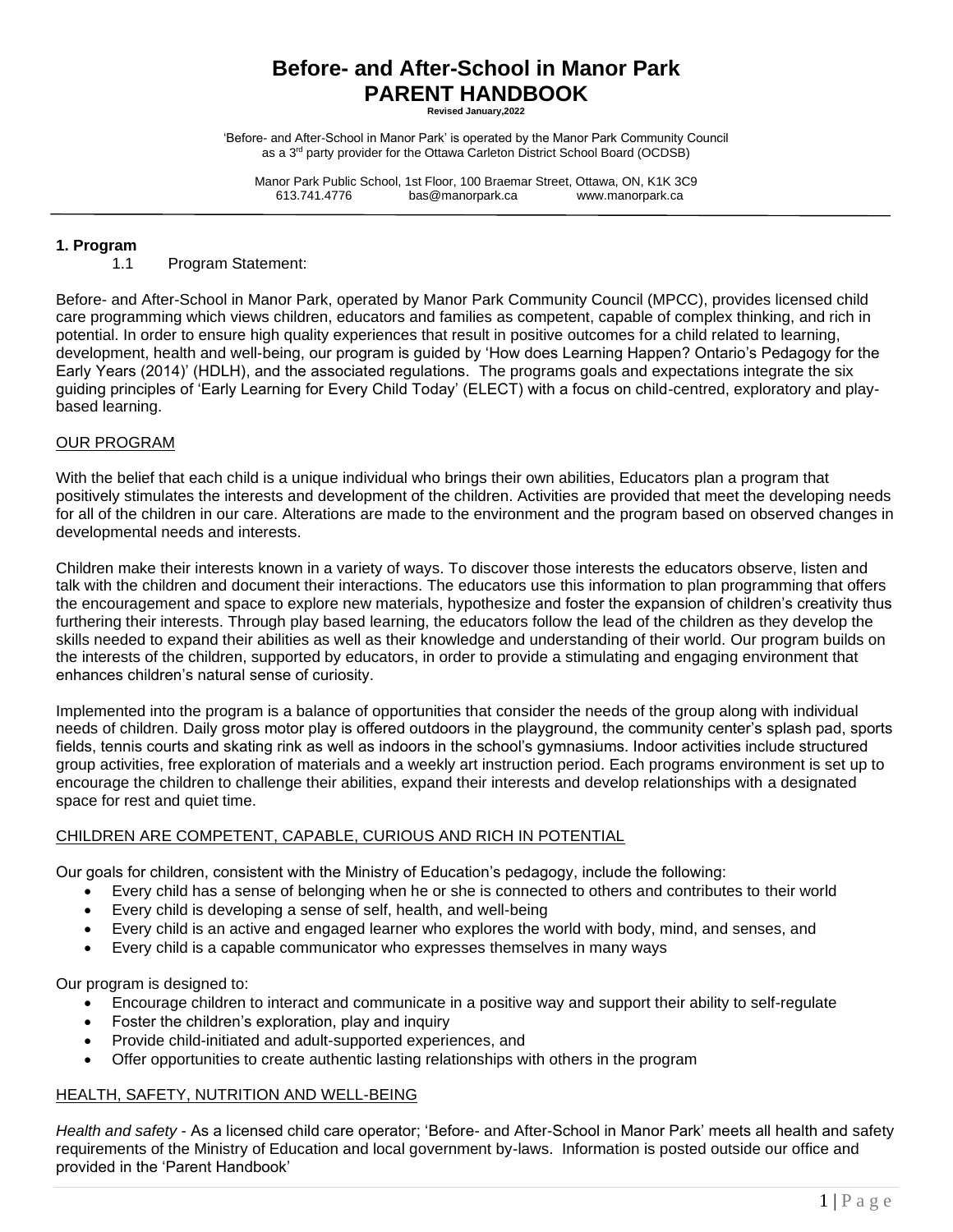. *Nutrition* - Our child care license permits children to bring bagged snacks/lunches to the program each day. Nutritious foods are available to those children without snacks o lunches or for those who require a healthy snack option. Included in our parent handbook is a sample menu of nutritious snacks and lunches, safe food storage, as well as guidelines for labeling all lunch bags, food and drink containers to ensure the safety of those children with allergies and dietary restrictions.

*Well-being* - Each group within our program is comprised of children developmentally at the same age where each child feels valued within the group and is given individual attention when needed. Our educators are consistent, gentle and understand the children's well-being as being paramount to a quality program.

## RELATIONSHIPS AMONG CHILDREN, FAMILIES, STAFF AND COMMUNITY PARTNERS

'Before- and After-School in Manor Park' acknowledges that children function in many interrelated systems; family, child care, school, and within their community. Our program strives to promote a sense of belonging for children and their families by fostering positive interactions and encouraging collaboration while maintaining MPCC's vision to provide activities that develop healthy minds, bodies and spirit within a diverse community.

Educators will ensure that parents are well-informed about their children's learning, by using pedagogical documentation to make learning visible. Rich conversation occurs when families are offered the opportunity to share their views and perception of learning, therefore educators will invite parents and caregivers to contribute by posting pedagogical documentation and questions for inquiry. In addition, encouraging the involvement of family's views on learning speaks to the MPCC's vision for fostering 'Community Spirit'.

We are committed to working collaboratively with community partners in the best interest of the children and their families. Our third party agreement is located within Manor Park Public School where it is essential to uphold a positive relationship with teachers and school administrators. This will be accomplished by maintaining on-going communication.

## OUR COMMITMENT TO QUALITY CARE

Educators refer to the early learning documents, *'How Does Learning Happen?*' (HDLH) along with *Early Learning for Every Child Today* (ELECT) as a guide to shape their program's pedagogical approach. These documents, along with other resources and professional development opportunities, encourage educators to be reflective and aid them along their path of continuous professional learning.

With an emphasis on responsive, positive communication and interactions as a means to develop meaningful relationships with children, educators will guide behaviours aiding in self-regulation. Positive language and behaviours are modeled at all times when speaking with the children and other adults. The educators use numerous forms of communication (words, multiple languages and body language) to aid children in the development of their communication and problem-solving skills. Self-regulation is supported by on-going discussions to help children understand emotions and deal with situations affectively and calmly.

As defined by the Child Care and Early Years Act, the following practices are not supported:

- corporal punishment of the child;
- physical restraint of the child, such as confining the child to a high chair, car seat, stroller or other device for the purposes of discipline or in lieu of supervision, unless the physical restraint is for the purpose of preventing a child from hurting himself, herself or someone else, and is used only as a last resort and only until the risk of injury is no longer imminent;
- locking the exits of the child care centre or child care premises for the purpose of confining the child, or confining the child in an area or room without adult supervision, unless such confinement occurs during an emergency and is required as part of the licensee's emergency management policies and procedures;
- use of harsh or degrading measures or threats or use of derogatory language directed at or used in the presence of a child that would humiliate, shame or frighten the child or undermine his or her self-respect, dignity or selfworth;
- depriving the child of basic needs including food, drink, shelter, sleep, toilet use, clothing or bedding; or
- inflicting any bodily harm on children including making children eat or drink against their will.

An annual review of the program statement will be conducted by the Program Supervisor. The Program Supervisor will review the implementation and impact of all components of the statement in the Program. Any updates or modifications to the statement will be sent to the MPCC Board of Directors for review and approval. In addition, the Program Supervisor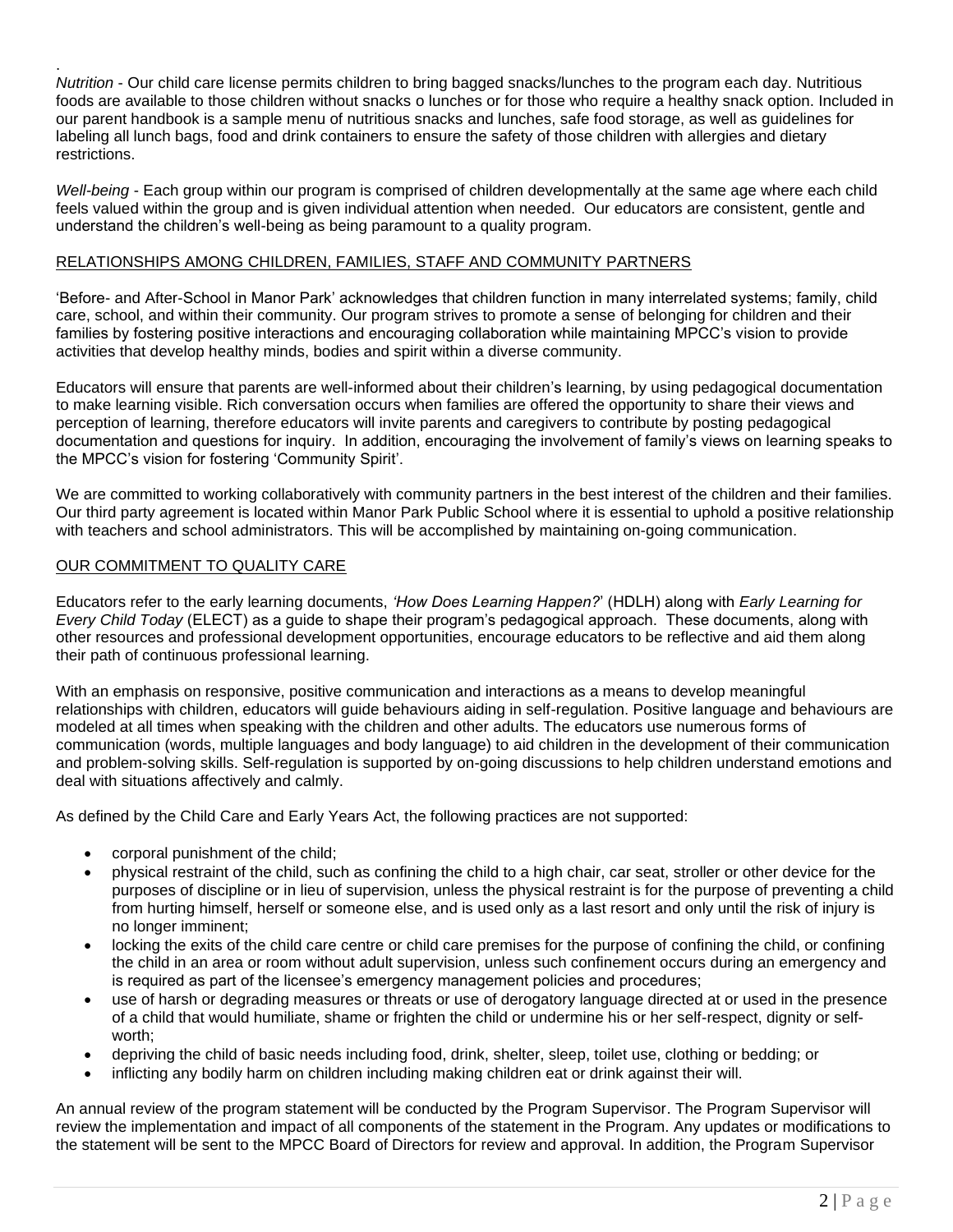will be responsible for reviewing the program statement with all staff, students and volunteers prior to interacting with children and at any time when the program statement is modified.

- 1.2 'Before- and After-School in Manor Park' is operated by the Manor Park Community Council (MPCC), as a 3<sup>rd</sup> Party Provider on behalf of the Ottawa Carleton District School Board (OCDSB). The MPCC is a community-based, not-for-profit organization.
- 1.3 Programs will provide children in Junior Kindergarten (JK), Senior Kindergarten (SK) and grades 1-6 with a safe, fun and friendly environment in which to enjoy quality recreational activities which complement their regular school day. Children will be encouraged to develop friendships and new skills. Programs will balance sports with crafts, quiet time with active play, and individual- with group- activities. Both structured and unstructured activities are included.
- 1.4 A bilingual and inclusive atmosphere will be provided whenever possible.
- 1.5 Before- and After-school programs are part of the Extended Day Program. Additional programming (on PA Days, during March Break and Christmas Break) may be added to the Extended Day Program where sufficient interest exists.

## **2. Hours and Days of Operation**

- 2.1 'Before- and After-School in Manor Park' takes place in the Manor Park Public School located at 100 Braemar Street, Ottawa.
- 2.2 Before-school program from 7:15 a.m. until the start of the school day (approx. 8:30 a.m.), on days regularly scheduled as part of the academic year by the OCDSB, also known as 'instructional days'.
- 2.3 After-school program -- from the end of the school day (approx. 3:00 p.m.) until 6:00 p.m. on days regularly scheduled as part of the academic year by the OCDSB, also known as 'instructional days'.
- 2.3(b) Summer programming- 8:30am-5:00pm Monday-Friday in the months of July and August.
- 2.4 Parents may register their child in the before- school portion, the after-school portion, or both.
- 2.5 Extended Day Programs follow the academic calendar of the OCDSB.
- 2.6 Additional programming on PA Days, during March Break, or for six days during the Winter Break may be offered at an additional charge, should sufficient interest exist.
- 2.7 In the event of a closure of the Manor Park Public School, the programs will not operate. No refunds, credits or substitutions will be provided for program fees.

## **3. Pick-up and drop-off times**

- 3.1 Arrival time for Before-School program is 7:15 a.m. or later. Arrival time for summer child care begins at 8:30am. Children must be accompanied by parent/guardian into their classroom and an instructor must be made aware of his/her presence.
- 3.2 In the unlikely event that the morning program instructor is not on-site upon arrival, the custodian will let you into the school but parents must remain with their child until the program instructor arrives.
- 3.3 Parents are expected to pick up children in the After-School program no later than 6:00 p.m and no later than 5:00 pm for summer programming. Late pick-ups will be penalized at the rate of \$1.00 per minute thereafter. Penalties must be paid on or before the last day of the month in which they were issued. If late penalties are not paid on time, the child will not be allowed to attend the program. After three (3) instances of late pick-up, the MPCC reserves the right to discharge the registrant from the Extended Day Program/Summer Child Care.
- 3.4 When picking up, parents, or their designates will communicate verbally with an Educator that they are leaving with their child.
- 3.5 Children will only be released to those adults identified on the registration form. Should it be necessary for another adult to pick up the child, parents must notify the MPCC in writing.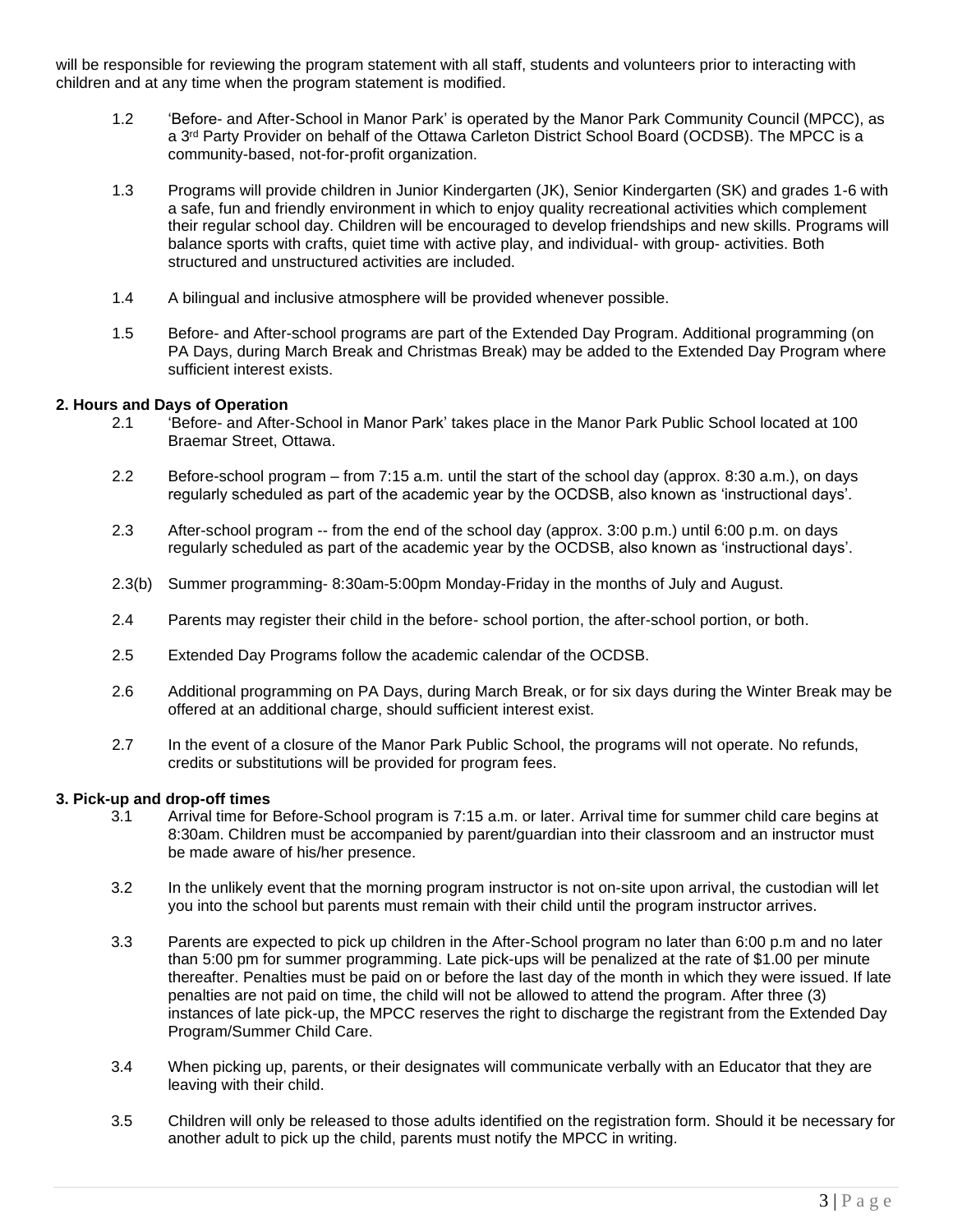## **4. Registration**

- 4.1 All children must be **PRE-REGISTERED.** One (1) registration form per child is required.
- 4.2 Registration will be accepted beginning in March for the following September and for summer child care, as well as on an on-going basis throughout the school year, provided there is sufficient space and staff to accommodate the registrant.
- 4.3 The program can accept a limited number of participants.
- 4.4 Registration is considered complete when a completed registration form is received by the MPCC and accompanied by full payment of the administration fee and first month of child care. A signed and completed Pre-Authorized Debit agreement or post-dated cheques for the full balance of the academic year are required as outlined in sections 11.6 and 11.7.
- 4.5 The MPCC values the diverse needs of children, recognizing individual abilities and nurturing development in an environment that promotes the growth of self-esteem and mutual respect. The MPCC aims to provide an inclusive environment to the best of our abilities. To best serve children in the program, we ask parents to indicate whether children receive community supports, such as, Child Integrated Support Services (CISS), Children's Aid Society (CAS), CHEO, Ottawa Children's Treatment Centre (OCTC). Please also indicate whether your child receives educational supports in school (IEP, Learning support teacher resources, behavior consultant).

## **5. Waitlist Selection Policy**

**Intent:** The Manor Park Community Council (MPCC) may select registrants in the 'Child Care Registry and Waitlist' (CCRAW) and accept them into 'Before- and After-School in Manor Park' (Program). In order that the selection process is both fair and transparent, policies and procedures are established.

- 1. Parents will be directed to place their child on the 'Child Care Registry and Waitlist' (CCRAW) if they are seeking placement in 'Before- and After-School in Manor Park' (Program) and need a fee subsidy.
- 2. Parents will be directed to place their child on the CCRAW if the Program is at capacity.
- 3. CCRAW ranks registrants seeking placement in the Program under a fee subsidy more highly than full-fee registrants.
- 4. When notified by the City of Ottawa that fee subsidy funding is available, the Supervisor may initiate placement from CCRAW.
	- a. Supervisor will review the CCRAW, for registrants meeting the following ranked criteria:
		- i. A child who attended the Program with a fee subsidy in June returning to the Program in September and approved for a fee subsidy.
		- ii. A child already enrolled in the Program for whom fee subsidy has now been approved.
		- iii. A child who already has a sibling attending the Program.
		- iv. A child with special needs for whom support has become available.
	- b. A child meeting the criteria of 4a will be offered placement provided there is space available in an age-appropriate group and that transportation to the Program is available.
	- c. If no child meets the criteria of 4a, and fee subsidy funding is available, the Supervisor would offer placement to the highest ranked registrant on the CCRAW for whom space is available in an ageappropriate group and transportation to the program is available. For clarity, the highest ranked registrant is defined at the first child on CCRAW with an 'approved' status eligible to receive fee subsidy.
	- d. Once offered placement, a family has five (5) business days to complete their registration in the Program or they forfeit their spot and the selection process continues.
- 5. Should no fee subsidy funding be available, the Supervisor may choose to initiate placement from CCRAW.
	- a. Supervisor will sort all full-fee registrants according to the date of their registration in CCRAW.
	- b. Supervisor will review the sorted CCRAW for registrants meeting the following ranked criteria:
		- i. A child who already has a sibling attending the Program.
		- ii. A child who is returning to the Program.
		- iii. A child with special needs for whom support funding has become available.
	- c. A child meeting the criteria of 5b will be offered placement provided there is space available in an age-appropriate group and transportation to the Program is available.
	- d. If no child meets the criteria of 5b, the Supervisor may offer placement to the highest ranked full-fee registration for whom provided space is available in an age-appropriate group and transportation to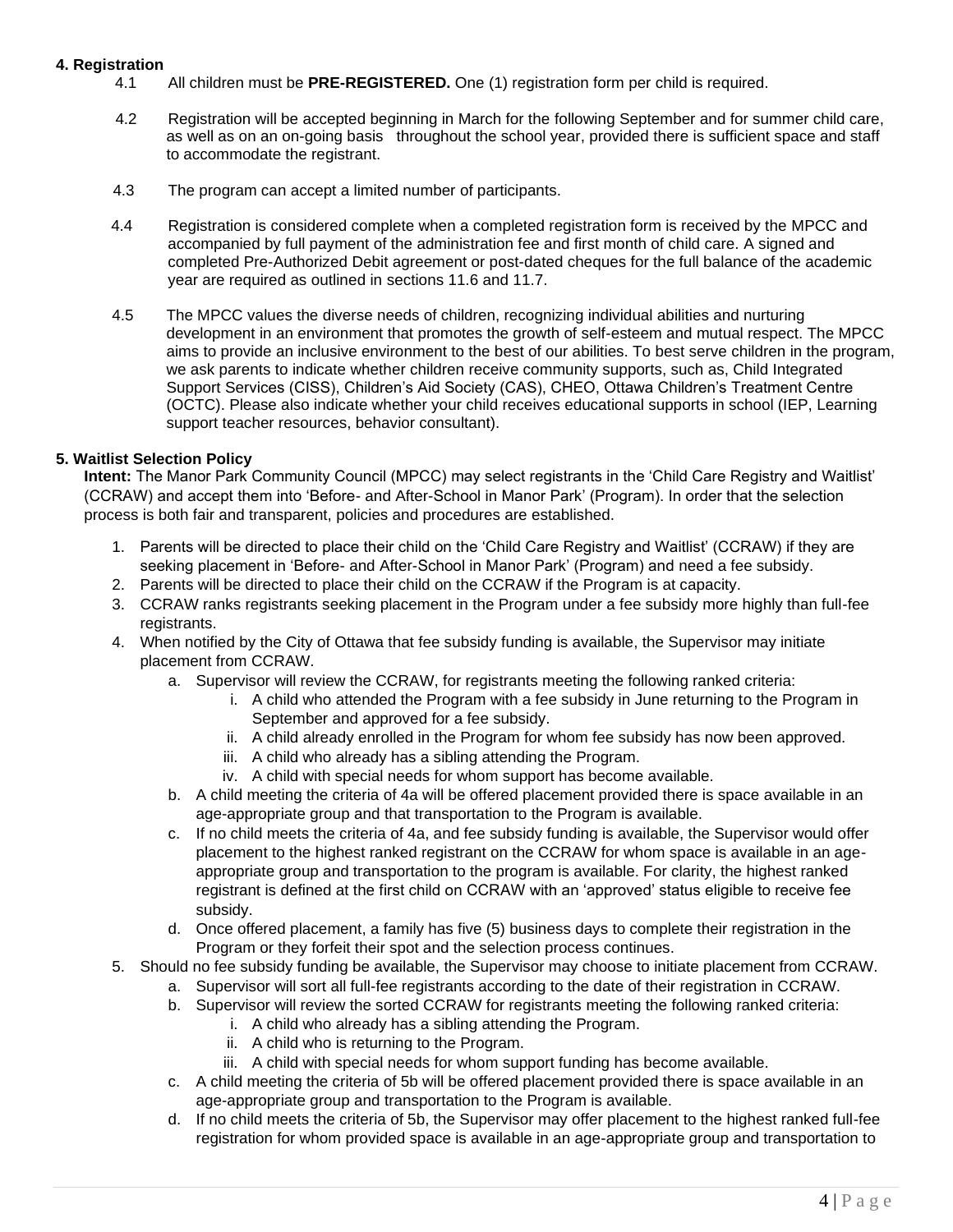the program is available. For clarity, the highest ranked full-registration is defined as the first full-fee child listed chronologically by date of joining CCRAW.

- e. Once offered admission, the family has five (5) business days to complete their registration in the Program or they forfeit their spot and the selection process continues.
- 6. Families approved for fee subsidies and meeting ranked criteria will be prioritized over full-fee families meeting ranked criteria.
- 7. Full-fee families meeting ranked criteria will be prioritized over those families not meeting ranked criteria.
- 8. Families inquiring about their position for placement from the CCRAW will be responded to by the Supervisor.
	- a. Supervisor may review the selection criteria with the family.
	- b. Should another child(ren) better meet the selection criteria than the inquirer, the Supervisor may indicate this but without disclosing which of the specific ranked criteria is being met.
	- c. Should another child(ren) better meet the selection criteria than the inquirer, the Supervisor will not disclose any personal information about this child(ren).
	- d. Supervisor will remind inquirer that all placements are dependent upon the availability of funding (fee subsidies only), age-appropriate space, and transportation to the program.
	- e. Supervisor will advise the inquirer that all placements will be issued in writing.

## **6. Absenteeism**

- 6.1 Fees cannot be refunded, credited or reduced due to a child's absence. No substitution can be made as a result of absenteeism.
- 6.2 Parents will notify the MPCC office when an absence is likely and the possible date of return by calling 613.741.4776 or emailing bas@manorpark.ca.

## **7. Code of Conduct**

- 7.1 The MPCC expects the participants in the Before- and After-School programs, or any other Extended Day Program, to respect the Educators, the facilities, and one another. Participants are expected to behave in a cooperative and peaceful manner.
- 7.2 If Educators become aware that a child has engaged in an unsafe activity, the principal of their school will be notified, and action may be taken pursuant to the 'Safe Schools Act'.
- 7.3 Should a child present a behavioral problem that disturbs the program's operation, staff will consult with the child's parents to find a solution. The MPCC reserves the right to review the situation, and may consider a child ineligible for participation in the program. No refund will be made.
- 7.4 Methods for promoting positive behaviour shall be age appropriate.

# **8. Parent Issues and Concerns Policy and Procedures**

**Intent**: This policy will provide a transparent process for addressing issues or concerns of parents/guardians.

- 1. Parents/guardians will be encouraged to regularly discuss their child's experience in our program.
- 2. Supervisors and staff will support positive interactions among the children, parents/guardians and staff by engaging in conversation, maintaining ongoing communication, and supporting a positive experience during every interaction.
- 3. Issues and concerns raised by parents/guardians will be taken seriously by Supervisors and staff, and will be addressed with an effort to resolve them to the satisfaction of all parties as quickly as possible.
- 4. Issues or concerns may be raised verbally or in writing.
- 5. Responses and outcomes will be provided verbally, or upon request, in writing. Care will be taken to respect and maintain the confidentiality of the parties involved through the details provided in the responses.
- 6. An initial response to an issue or concern will be provided to parents/guardians within three business days. The person who raised the issue/concern will be kept informed throughout the resolution process.
- 7. Investigations of issues and concerns will be fair, impartial and respectful to parties involved.
- 8. Each issue and concern will be treated confidentially and every effort will be made to protect the privacy of parents/guardians, children, staff, students and volunteers, except when information must be disclosed for legal reasons (e.g. to the Ministry of Education, College of Early Childhood Educators, law enforcement authorities or a Children's Aid Society).
- 9. The highest standards for positive interaction, communication and role-modeling for children will be maintained. Therefore, harassment and discrimination will not be tolerated from any party.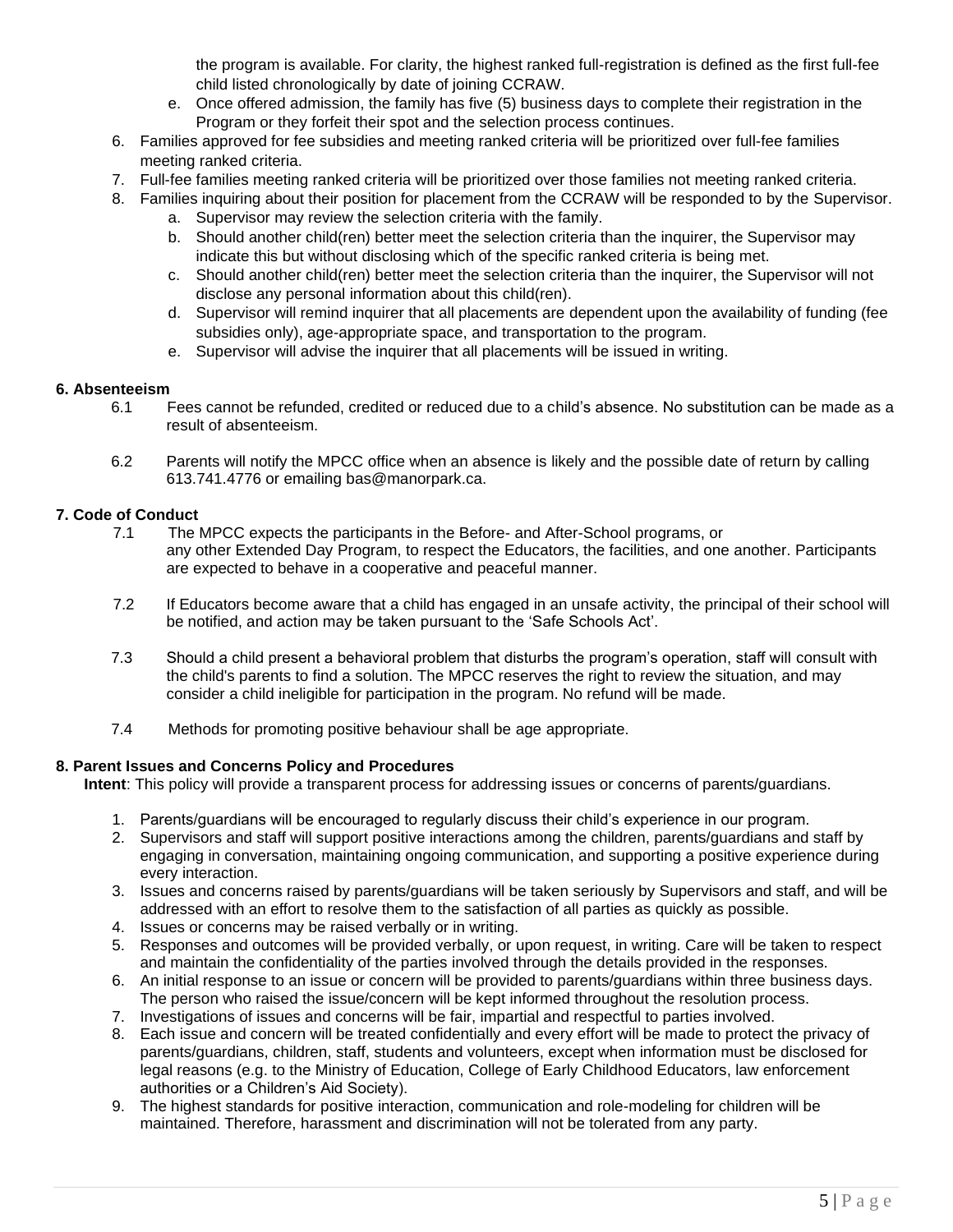- 10. Any parent/guardian, Supervisor or staff feeling uncomfortable, threatened, abused or belittled may immediately end the interaction and report the situation. Parents/guardians and staff should report to the Supervisor; Supervisor should report to the Executive Director.
- 11. Members of the public and professionals who work closely with children are required by law to report suspected cases of child abuse or neglect.
- 12. A parent/guardian expressing concerns that a child is being abused or neglected, will be advised to contact the [local Children's Aid Society](http://www.children.gov.on.ca/htdocs/English/childrensaid/reportingabuse/CASLocations.aspx) (CAS) directly. The person(s) who become aware of such concerns are also responsible for reporting this information to CAS as per the "Duty to Report" requirement under the *Child and Family Services Act*.

| Nature of Issue or                                                                                                           | <b>Steps for Parent and/or Guardian to</b>                                                                                                                                                                                                                                                                                                                                          | Steps in responding to issue or concern:                                                                                                                                                                                                                                                                                                                                                                                                                                                                                                                                                                                                                                                                                                                                                                                                                                                                                                                                                                                                                                                                                      |  |
|------------------------------------------------------------------------------------------------------------------------------|-------------------------------------------------------------------------------------------------------------------------------------------------------------------------------------------------------------------------------------------------------------------------------------------------------------------------------------------------------------------------------------|-------------------------------------------------------------------------------------------------------------------------------------------------------------------------------------------------------------------------------------------------------------------------------------------------------------------------------------------------------------------------------------------------------------------------------------------------------------------------------------------------------------------------------------------------------------------------------------------------------------------------------------------------------------------------------------------------------------------------------------------------------------------------------------------------------------------------------------------------------------------------------------------------------------------------------------------------------------------------------------------------------------------------------------------------------------------------------------------------------------------------------|--|
| <b>Concern</b>                                                                                                               | <b>Report Issue/Concern:</b>                                                                                                                                                                                                                                                                                                                                                        |                                                                                                                                                                                                                                                                                                                                                                                                                                                                                                                                                                                                                                                                                                                                                                                                                                                                                                                                                                                                                                                                                                                               |  |
| Program Room-<br><b>Related</b><br>E.g: schedule,<br>indoor/outdoor<br>program activities,<br>snack arrangements,<br>etc.    | Raise the issue or concern to<br>the classroom staff directly<br>$\overline{a}$<br>or<br>the Supervisor<br>÷,                                                                                                                                                                                                                                                                       | Where possible, address the issue or<br>$\blacksquare$<br>concern at the time it is raised<br><b>or</b><br>arrange for a meeting with the<br>$\overline{\phantom{a}}$<br>parent/guardian within three (3) business<br>days.<br>Document the issues or concerns in detail,<br>including:<br>the date and time the issue or concern was<br>received;<br>the name of the person who received the<br>$\blacksquare$<br>issue or concern;<br>the name of the person reporting the issue or<br>concern;<br>the details of the issue or concern:<br>$\blacksquare$<br>any steps taken to resolve the issue or<br>concern;<br>information given to the parent/guardian<br>regarding next steps;<br>in the event of a referral of the issue or<br>$\blacksquare$<br>concern, information provided to the<br>parent/guardian;<br>contact information for all parties involved,<br>$\blacksquare$<br>including the referral.<br>Ensure the investigation of the issue or concern<br>is initiated by the appropriate party within three<br>(3) business days or as soon as reasonably<br>possible thereafter. Document reasons for delays |  |
| General, or<br><b>Operations-Related</b><br>E.g: child care fees,<br>hours of operation,<br>staffing, waiting lists,<br>etc. | Raise the issue or concern to<br>the Supervisor<br>$\overline{\phantom{a}}$                                                                                                                                                                                                                                                                                                         |                                                                                                                                                                                                                                                                                                                                                                                                                                                                                                                                                                                                                                                                                                                                                                                                                                                                                                                                                                                                                                                                                                                               |  |
| Staff-, or<br><b>Supervisor-Related</b>                                                                                      | Raise the issue or concern to<br>the individual directly<br>or<br>the Supervisor<br>÷<br>All issues or concerns about the conduct<br>of staff, duty parents, etc. that puts a<br>child's health, safety and well-being at risk<br>should be reported to the Supervisor as<br>soon as parents/guardians become aware<br>of the situation.                                            |                                                                                                                                                                                                                                                                                                                                                                                                                                                                                                                                                                                                                                                                                                                                                                                                                                                                                                                                                                                                                                                                                                                               |  |
| Student- / Volunteer-<br><b>Related</b>                                                                                      | Raise the issue or concern to<br>the staff responsible for supervising<br>the volunteer or student<br>or<br>the Supervisor<br>÷<br>All issues or concerns about the conduct<br>of students and/or volunteers that puts a<br>child's health, safety and well-being at risk<br>should be reported to the Supervisor as<br>soon as parents/guardians become aware<br>of the situation. | in writing.<br>Provide a resolution or outcome to all parties<br>involved.                                                                                                                                                                                                                                                                                                                                                                                                                                                                                                                                                                                                                                                                                                                                                                                                                                                                                                                                                                                                                                                    |  |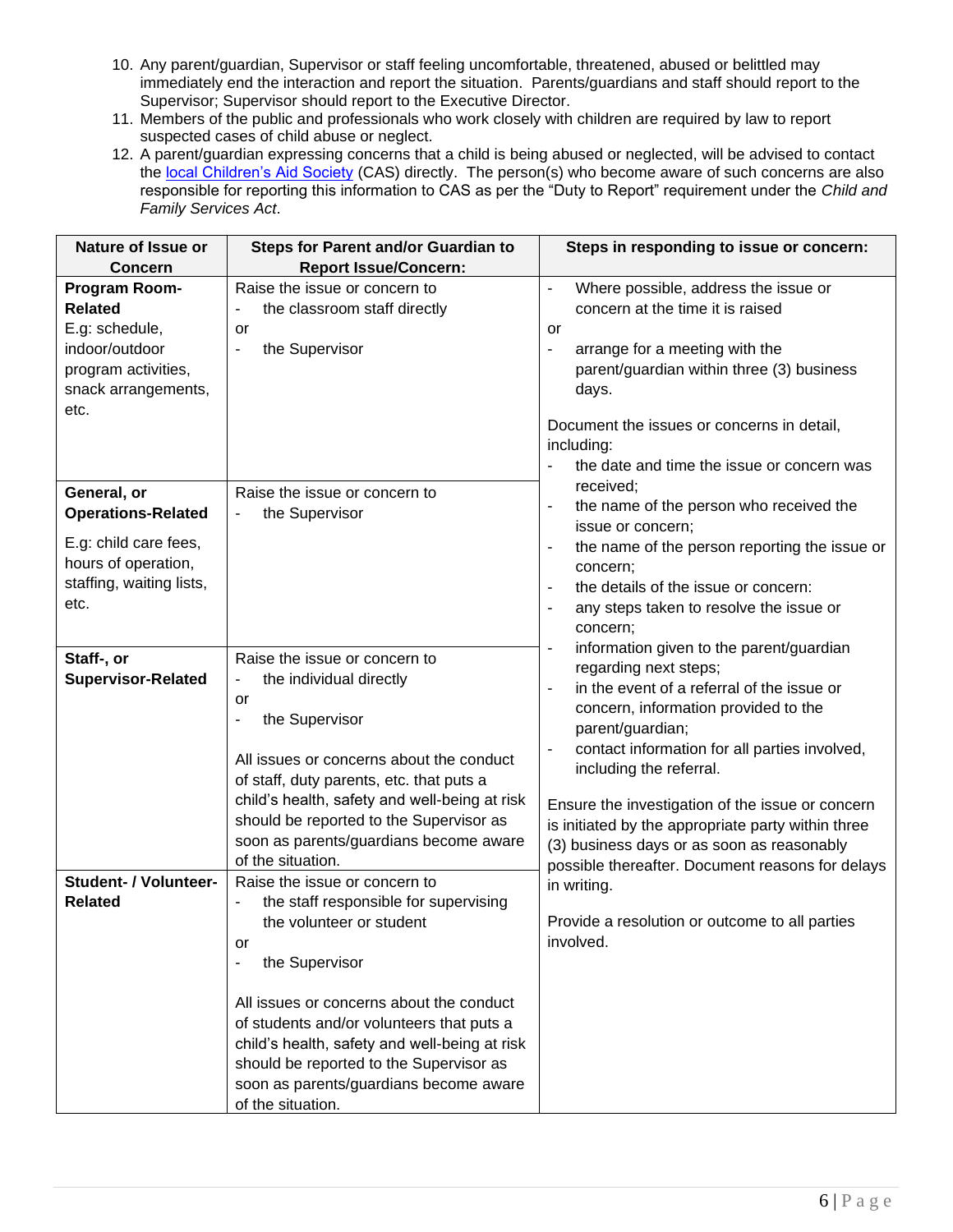**Escalation of Issues or Concerns:** Where parents/guardians are not satisfied with the response or outcome of an issue or concern, they may escalate the issue or concern verbally or in writing to the Program Supervisor.

Issues/concerns related to compliance with requirements set out in the *Child Care and Early Years Act., 2014* and Ontario Regulation 137/15 should be reported to the Ministry of Education's Child Care Quality Assurance and Licensing Branch.

Issues/concerns may also be reported to other relevant regulatory bodies (e.g. local public health department, police department, Ministry of Environment, Ministry of Labour, fire department, College of Early Childhood Educators, Ontario College of Teachers, College of Social Workers etc.) where appropriate.

## **9. Parental Participation**

- 9.1 Parents are viewed as partners in learning, providing valuable perspective of children's home life and their child's development.
- 9.2 Parents are welcome to drop in and observe our programs. Comments and suggestions are always welcomed.

## **10. Volunteer Policy**

**Intent:** Volunteers are members of the community actively contributing to the success of the MPCC. The MPCC aims to encourage community participation, develop the skills of volunteers and recognize the value of volunteer contributions.

- 1. Persons interested in donating their time and skills will be screened by Program Supervisor that their interests may be matched to a volunteer position. Volunteers will not be refused unless their participation poses a risk to MPCC participants, programs or assets.
- 2. Training and orientation for volunteer positions should be developed and delivered by the Program Supervisor of the program in which the volunteer participates.
- 3. Volunteers will wear identification to indicate that they are a volunteer of the MPCC, except at special events or while doing maintenance at the rink.
- 4. Volunteers will not be left unaccompanied with children or the elderly.
- 5. For licensed programs: Volunteers cannot be counted toward staff child ratio.
- 6. The Program Supervisor will monitor and support the volunteer involvement in MPCC programs.
- 7. The contribution made by volunteers will be recognized. Employees are encouraged to regularly thank volunteers for helping with their program. Volunteer contributions may be highlighted in local newspapers or on the Manor Park website.

## **11. Fees**

- 11.1 Fees will be paid **in advance,** on a monthly basis or a lump sum payment. No child will be admitted to the program unless fees are paid.
- 11.2 **Fee Structure**: Monthly fees reflect annual fees that have been distributed evenly over the entire tenmonth school year for the Before and Afterschool Program. Fees for Summer Child Care are based on one month of care. **Before-school program:** *Fees listed on most current registration form* **After-school program:** *Fees listed on most current registration form* **Summer Child Care:** *Fees listed on most current registration form*
- 11.3 Fees are transferable between siblings only.
- 11.4 Fees found on the most current registration form are in effect from September to June of the given school year for OCDSB instructional days only. Monthly fees **DO NOT** include public holidays, PA Days, March Break, or Winter Break.
- 11.5 A \$25 charge will apply to any cheques or PADs returned by the bank (ie. NSF, non-sufficient funds, etc). Should cheques be returned on more than one occasion, a different method of payment must be used and the MPCC reserves the right to terminate registration.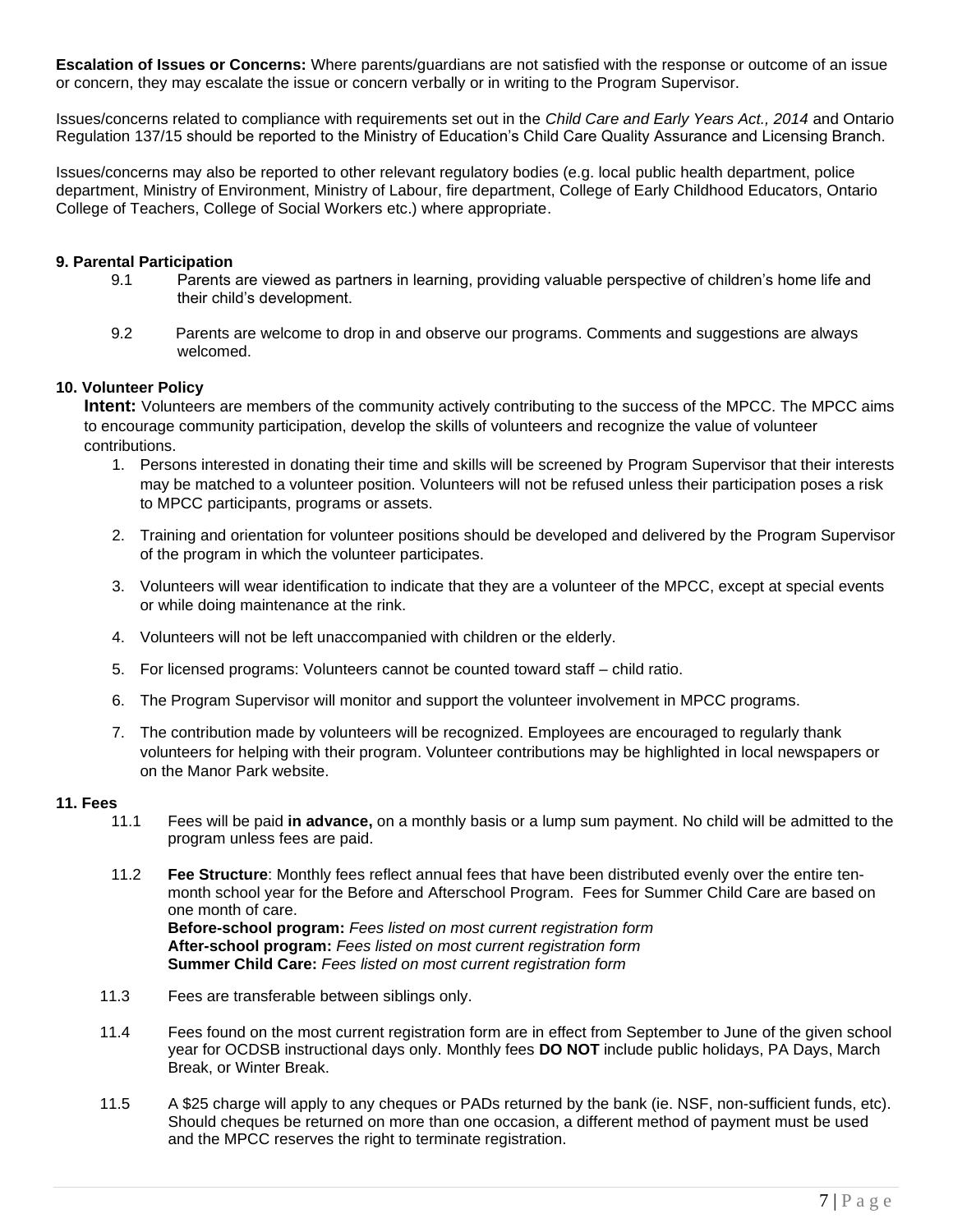- 11.6 The primary method of payment for Before- and After-School in Manor Park is Pre-Authorized Debits (PAD). Through the PAD system, fees will be automatically withdrawn from the payee's bank account. Recurring monthly fees will be debited on the fifteenth of each month (or next business day). For any non recurring payments (ie. late fees, additional days or PA Day fees), the payee will make the payment with either exact cash or by cheque. To institute the automatic withdrawal, the payee will be provided with a PAD agreement form which must be completed and returned to the MPCC office with the registration package. Any post-dated cheques provided upon registration, but over-ridden by automatic withdrawals, will be returned or shredded at the request of the payee.
- 11.7 Should an alternative method of payment be required beyond PADs, post-dated cheques can be accepted. Post-dated cheques are to be made payable to the MPCC and dated the  $15<sup>th</sup>$  of the previous month (September's payment would be dated August 15<sup>th</sup>, October's payment, dated September 15<sup>th</sup>, and so on). A signed and completed Pre-Authorized Debit agreement or post-dated cheques for the full academic year, must be provided at time of registration in order to complete registration. A spot for your child is secured only once the MPCC has received the completed registration form and either a signed and completed Pre-Authorized Debit agreement or post-dated cheques the full balance of the academic year.
- 11.8 If the banking information associated with the payee's PAD agreement is to change during the child's enrollment throughout the school year, the payee will advise the MPCC in writing prior to the  $15<sup>th</sup>$  of the previous month when the change will occur.
- 11.9 For convenience, by signing the registration form, the payee authorizes MPCC to use the previously completed PAD for recurring payments of Before- and/or After-School enrollment for the following school year.
- 11.10 Receipts for income tax purposes will be issued upon request for the preceding calendar year.
- 11.11 Before- and After-School in Manor Park takes place within a Secure School, meaning the doors to Manor Park Public School are always locked. Parents or their designates will require a security swipe card to gain access to the school during program hours. One (1) security swipe card will be distributed to each family with a child enrolled in either the Before- and/or After-School program at the cost of a \$10.00.

For ease of transition from year to year, parents or their designates may keep the card throughout the summer months if they have a child registered in either the Before- and/or After-School in Manor Park program for the following school year.

## **12. Field Trips:**

- 12.1 Activities will take place in Manor Park School's classrooms, library, gyms as well as outdoors on OCDSB property.
- 12.2 Whereas some of the green space adjoining the Manor Park School and Manor Park Community Centre is designated as City of Ottawa, excursions to this non-OCDSB property. (ie. tennis courts, skating rink, Fire Engine playground structure, splash pad, washrooms in the community centre) are considered 'Field Trips'.
- 12.3 Registration in 'Before- and After-School in Manor Park' automatically includes parent's approval to 'Field Trips' as described in 9.2.
- 12.4 'Field Trips' to any locations beyond those described in 9.2 will require written permission from parents.

## **13. Consent and Assumption of Risks** *(Please read carefully):*

- 13.1 Registration in 'Before-and After-School in Manor Park' automatically gives consent to the following assumption of risks:
- 13.2 I am aware there may be inherent risk to participating in the program. I have full knowledge of the nature and extent of the risks involved in participating in the program and I am voluntarily assuming the risks involved. I fully understand that I will be solely responsible for any injury, loss, or damage my child / my ward causes or sustains.
- 13.3 I am unaware of any health-related problems that my child / my ward may have that could cause injury while engaging in the program.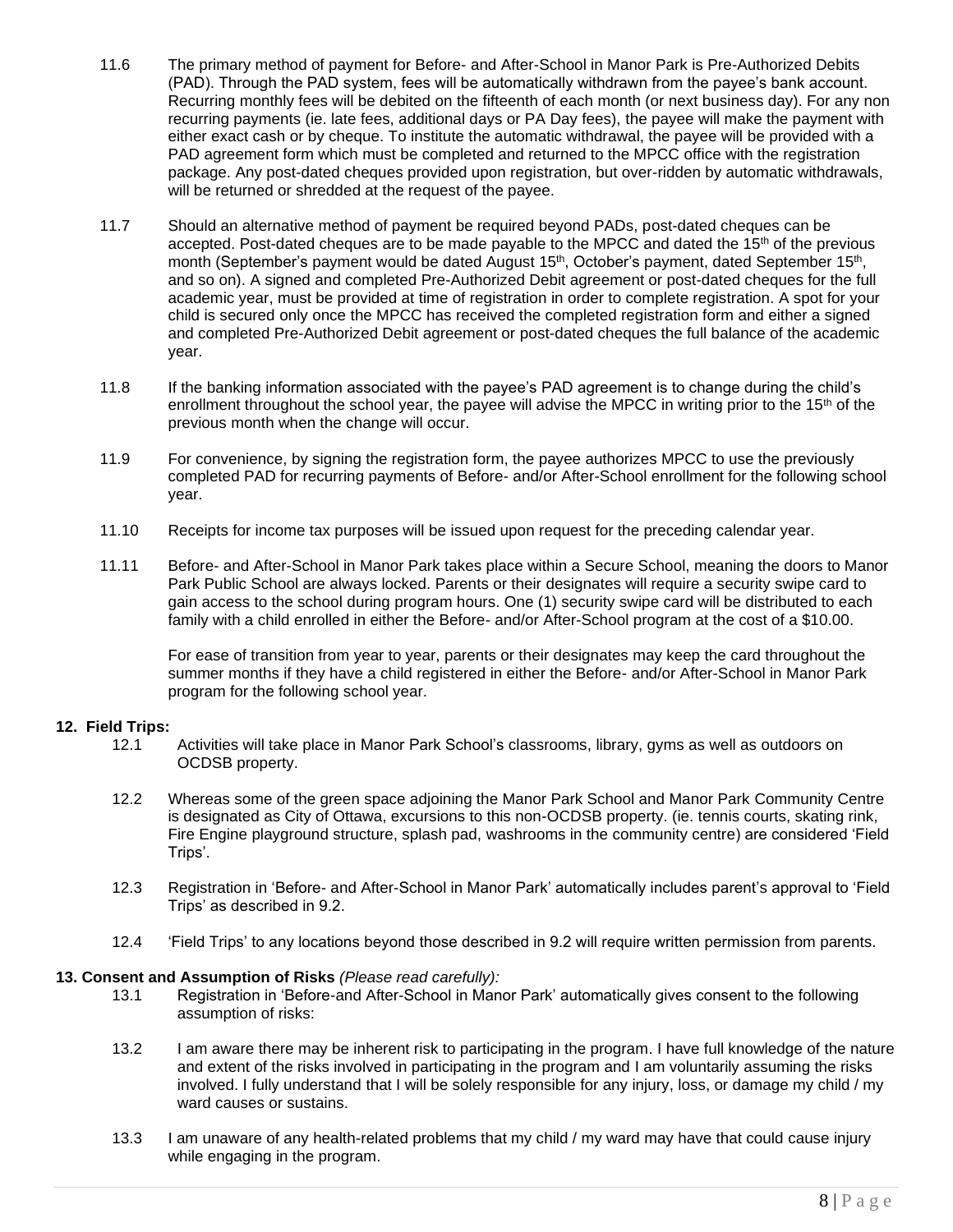13.4 I release the Manor Park Community Council, the City of Ottawa, and their respective employees, volunteers, or Educators from any claims, damages, actions or causes of actions arising out of or in consequence of any loss, injury, or damage to any person or property incurred while engaged in the program.

## **14. Serious Occurrences:**

14.1 MPCC supports the safety and well-being of the program participants by providing a greater transparency for families about serious occurrences that occur in the program, as well as remain accountable to the Ministry of Education. In the event of a serious occurrence, the Program Supervisor will post a Serious Occurrence Notification Form to inform families of the situation and any follow-up actions will be taken to avoid similar situations in the future.

## **15. Emergency Evacuation & Management of Emergencies:**

- 15.1 In the event that an emergency evacuation is necessary during program hours, a policy is in place whereby the school premises will be evacuated, and parents will be notified.
- 15.2 Upon evacuation of the school premises, all staff and children will take shelter at 1805 De Gaspe Ave, Ottawa.
- 15.3 Upon arrival at the emergency evacuation site, parents/guardians will be notified via telephone call of the emergency situation, evacuation and the location to pick up their children.
- 15.4 Where possible, MPCC's voicemail will be updated as soon as possible to inform parents/guardians that the child care centre has been evacuated, and include the details of the evacuation site location and contact information in the message.

#### **16. Withdrawal:**

- 16.1 Withdrawal notice must be provided to the MPCC in writing.
- 16.2 Withdrawal notice must be received no later than the 1st of the month to entitle a refund for the subsequent month's fees. For example, February 1 notice in writing to receive refund for March fees. This provides one (1) months' notice.
- 16.3 An administration fee of \$50 will be applied to all withdrawal requests and requests to reduce the number of days per week attended.
- 16.4 Refunds will not be pro-rated.
- 16.5 Written requests for a withdrawal submitted after April 1st, of the given school year, will be required to pay fees through to the end of June.
- 16.6 Withdrawal from the summer child care program will result in a \$50 withdrawal fee per child per week.

#### **17. Subsidy:**

- 17.1 Limited financial assistance, also known as 'Child Care Subsidy', is available to families living in Ottawa and where parents are working, going to school and also meet other financial requirements.
- 17.2 The City of Ottawa administers the 'Child Care Subsidy'.
- 17.3 To apply for 'Child Care Subsidy', please register online through the Child Care Registry and Waitlist (https://onehsn.com/Ottawa).

#### **18. Snacks:**

18.1 Providing children with nutritious snacks at an early age helps to develop healthy eating patterns later in life, and stimulates growth and development of the mind, body and spirit.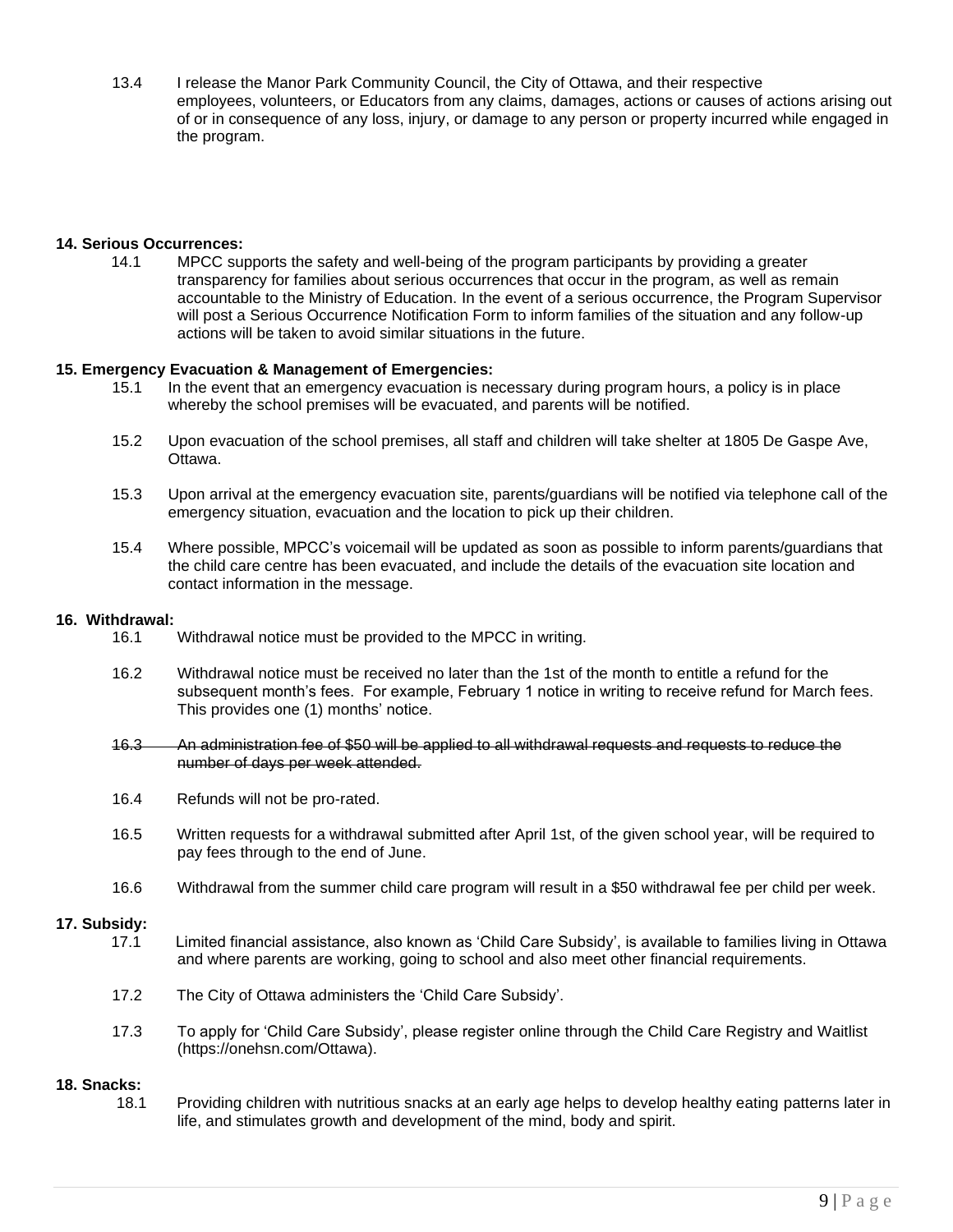18.2 Children are required to bring a nutritious snack containing two food groups and a drink each day. All food must be prepared, stored and served to maintain maximum nutritional value. Ice packs are an easy way to keep cold foods at the appropriate temperature. For Summer Child Care, children are required to bring 2 nutritious snacks and a healthy lunch. Parents/guardians will be required to write a letter agreeing to send bagged snacks and lunches with their child to the summer program.

- 18.3 All food and drink provided by parents must be labelled with the child's name to ensure that the correct child is consuming the appropriate snack.
- 18.4 For the safety of those with allergies, snacks must be peanut- and nut-free.

## 18.5 **Sample snack menu (based on Canadas Food Guide)**:

| <b>Monday</b>          | <b>Tuesdav</b>       | Wednesday             | <b>Thursday</b>      | Friday        |
|------------------------|----------------------|-----------------------|----------------------|---------------|
| Pita, green beans &    | Kale chips &         | Yogurt & strawberries | Banana & wheat       | Trail mix     |
| hummus                 | orange slices        |                       | aerm                 |               |
| Apple slices & Wow     | Rice cakes with jam  | Cheese & whole        | Tzatziki & bread     | Bran muffin & |
| <b>Butter</b>          | and cream cheese     | wheat crackers        | sticks               | honey         |
| Salsa/ guacamole &     | Ham/cheese mini pita | Home-made granola     | Fruit salad & yogurt | Biscuits &    |
| salt-free nachos       | pockets              | bars with cranberries |                      | iam           |
| Dried fruit & crackers | Raw veggie sticks &  | Fruit kabobs &        | Apple sauce &        | Mini pizzas   |
|                        | dip                  | oatmeal raisin cookie | graham crackers      |               |
|                        |                      |                       |                      |               |

## **Sample lunch menu (based on Canada's Food Guide)**

| <b>Monday</b>        | Tuesday                 | Wednesday            | <b>Thursday</b>       | Friday                  |
|----------------------|-------------------------|----------------------|-----------------------|-------------------------|
| Ham & Cheese mini    | Chicken noodle soup     | Spaghetti and meat   | Turkey and cream      | Do it yourself pizza    |
| bagel                | in a thermos            | sauce in a thermos.  | cheese tortilla pin   | (pita, pizza sauce, all |
| Banana               | Crackers                | Bun with butter      | wheels                | beef pepperoni,         |
| Yogurt               | Cheese                  | Strawberries.        | <b>Dried Fruit</b>    | shredded cheese)        |
| Snap Peas            | <b>Apple Slices</b>     |                      | Green pepper slices   | Sliced grapes           |
|                      |                         |                      |                       | Cucumber slices         |
| BLT on a bun         | Homemade macaroni       | Tuna sandwich on     | Homemade chicken      | Chili in a thermos,     |
| Cheese stick         | and cheese in a         | whole wheat bread.   | fried rice with mixed | Sliced grapes,          |
| <b>Fruit Leather</b> | thermos                 | Babybel cheese,      | vegetables in a       | Cheese slices,          |
| Broccoli and ranch   | Fruit Salad             | Dried fruit.         | thermos               | Cornbread               |
| dip                  | Carrot sticks           | <b>Celery Sticks</b> | Yogurt                |                         |
|                      |                         |                      | Kiwi slices           |                         |
| Beef Stew in a       | Mini Turkey Pita        | Quiche in a thermos, | Vegetable soup in a   | Chicken soft tacos      |
| thermos,             | Pockets.                | Broccoli.            | thermos,              | with salsa              |
| Crackers,            | Pretzels.               | Nectarine slices,    | Turkey Sandwich,      | Banana,                 |
| Blueberries.         | Pepper slices,          | Yogurt               | Cucumber slices       | Muffin                  |
| Garden Salad         | <b>Mandarin Oranges</b> |                      |                       |                         |
| Brie Cheese,         | Turkey and avocado      | Sweet and sour       | Egg salad sandwich,   | Kebab,                  |
| Crackers,            | tortilla wrap,          | meatballs,           | Celery Sticks,        | Pita,                   |
| Pear slices,         | Orange slices,          | Rice.                | Fruit Kabob.          | Hummus,                 |
| Strawberries,        | <b>Babybel Cheese</b>   | Yogurt,              | Yogurt cup            | Celery and Carrot       |
| Carrots              |                         | Apple slices         |                       | <b>Sticks</b>           |
|                      |                         |                      |                       | <b>Blueberries</b>      |

## **19. Other:**

- 19.1 The MPCC is unable to accommodate children who require the administration of medication during the program period. Exceptions include asthma puffers and epi-pens. Accommodations can be made for the administration of over-the-counter medication on full-days of programming (i.e. PA day programs, Summer Programming), given a doctor's note is provided.
- 19.2 The MPCC values the diverse needs of children, recognizing individual abilities and nurturing development in an environment that promotes the growth of self-esteem and mutual respect. The MPCC aims to provide an inclusive environment to the best of our abilities. To best serve children in the program, we ask parents to indicate whether children receive community supports, such as, Child Inclusion Support Services (CISS), Children's Aid Society (CAS), Children's Hospital of Eastern Ontario (CHEO), Ottawa